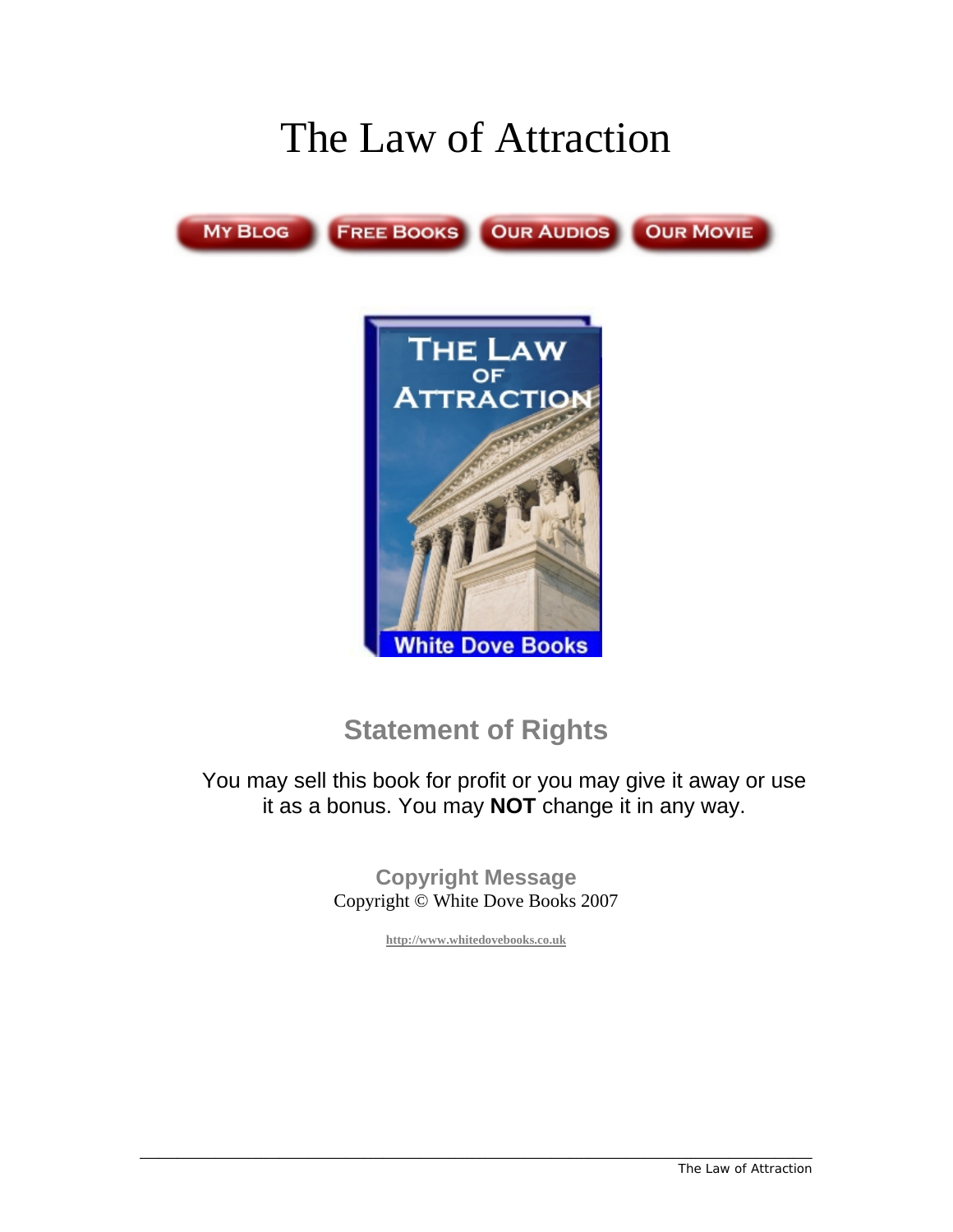## Disclaimer

Reasonable care has been taken to ensure that the information presented in this book is accurate. However, the reader should understand that the information provided does not constitute legal, medical or professional advice of any kind.

No Liability: this product is supplied "as is" and without warranties. All warranties, express or implied, are hereby disclaimed.

Use of this product constitutes acceptance of the "No Liability" policy. If you do not agree with this policy, you are not permitted to use or distribute this product.

White Dove Books, its employees, associates, distributors, agents and affiliates shall not be liable for any losses or damages whatsoever (including, without limitation, consequential loss or damage) directly or indirectly arising from the use of this product.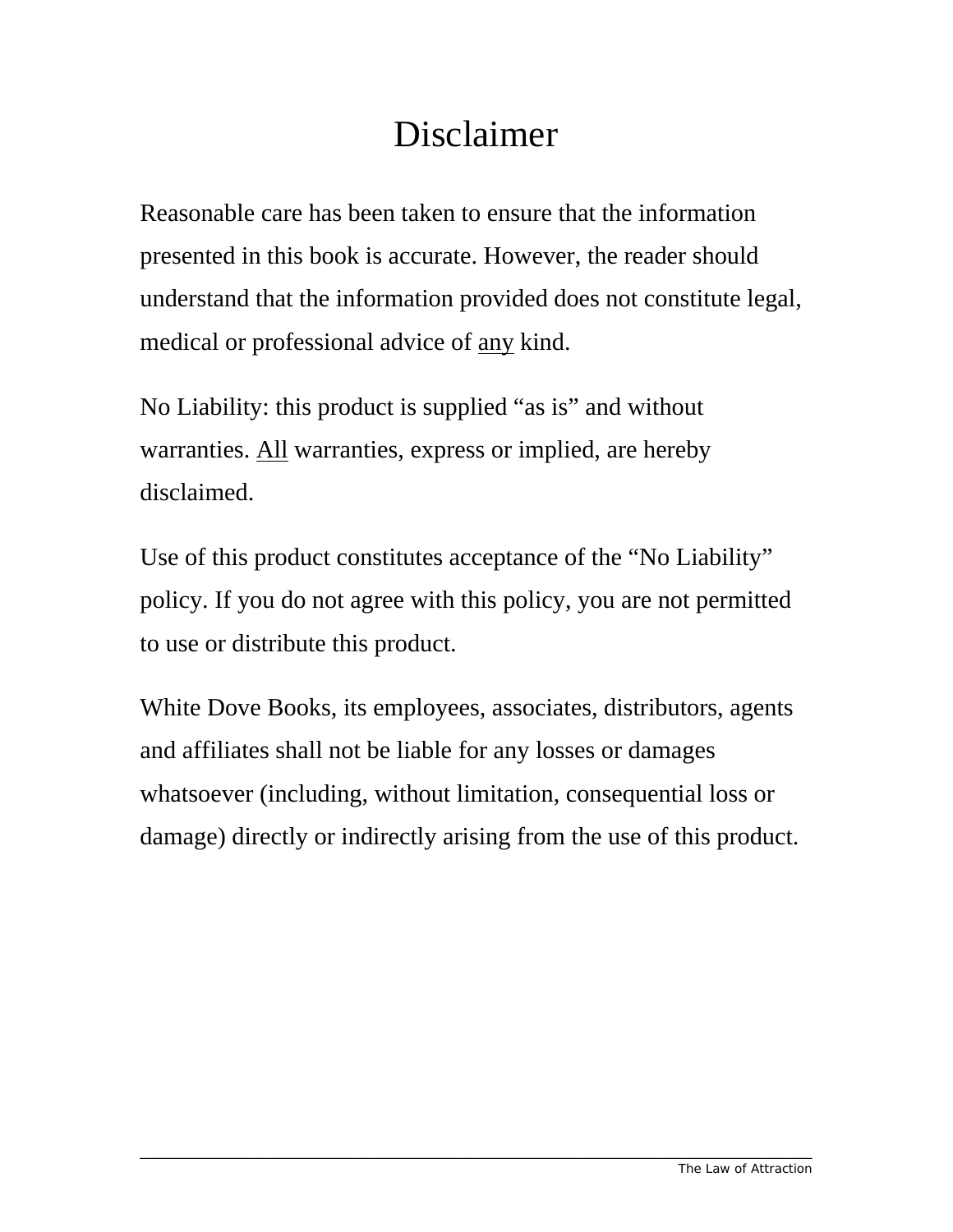### Contents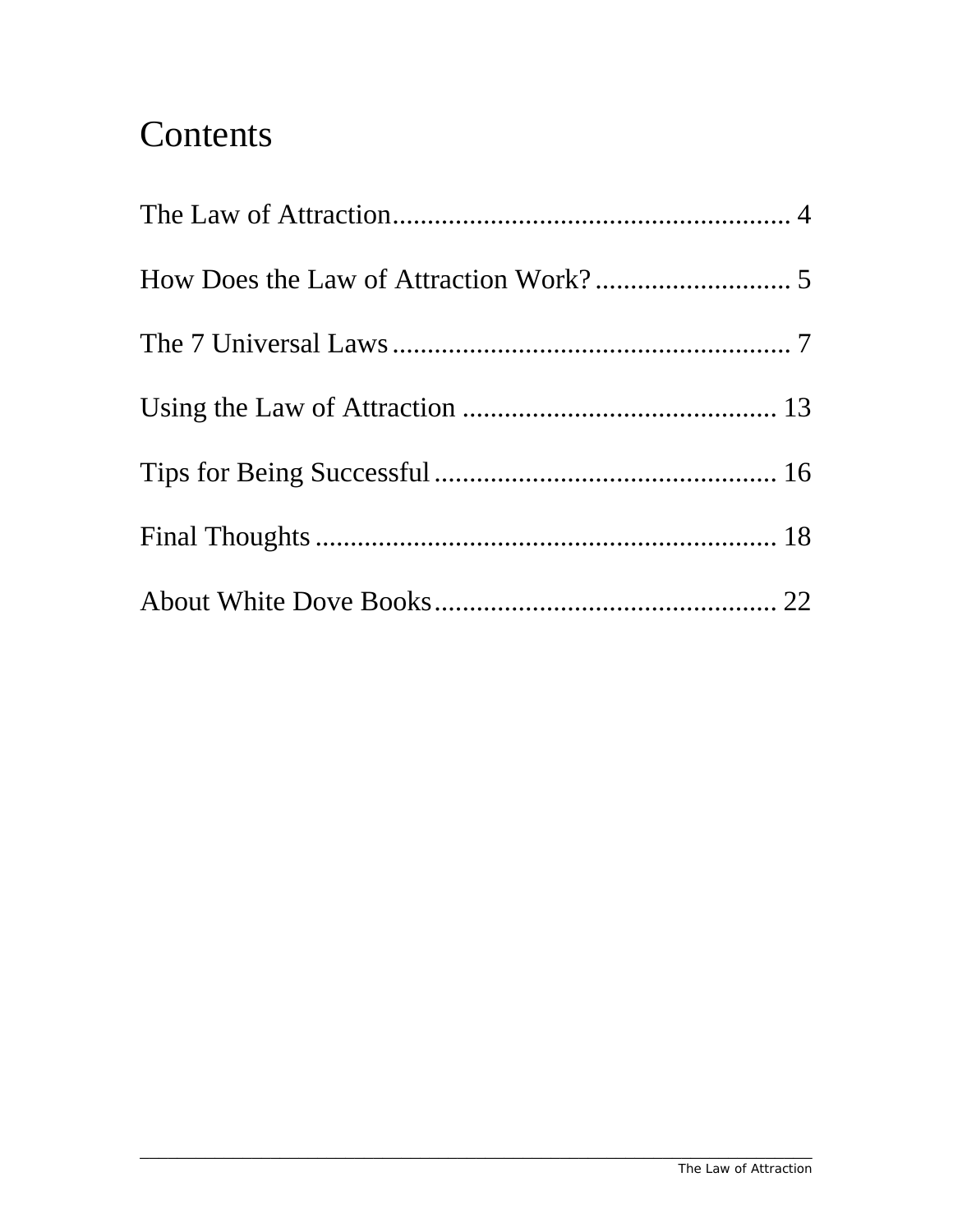### <span id="page-3-0"></span>The Law of Attraction

One of the most well documented theories of New Age thought is the *Law of Attraction*. Simply put, it suggests that you will always encounter, in your life, those things which you *think about* on a regular basis.

There are many ideas, which have persisted throughout the course of human history, that have been blended to form the theory, so understanding it may take some time and research. However, because this 'law' essentially proposes you can achieve prettymuch anything you want simply by changing your thinking patterns, it remains one of the most interesting ideas to have been championed in recent years.

Though the basic idea itself has come under attack from a number of sources, anecdotal evidence at least, suggests that some correlation between thoughts and future experiences might well exist on some level. If nothing else, the proposal encourages people to consider the overall scope of their thoughts and emotions; and that can be no bad thing.

Many would argue that personal attributes such as the ability to maintain a *positive attitude* have a great effect on the circumstances of life; and so, at the root, our basic thinking might be found to be the ultimate cause of many positive and negative experiences in life.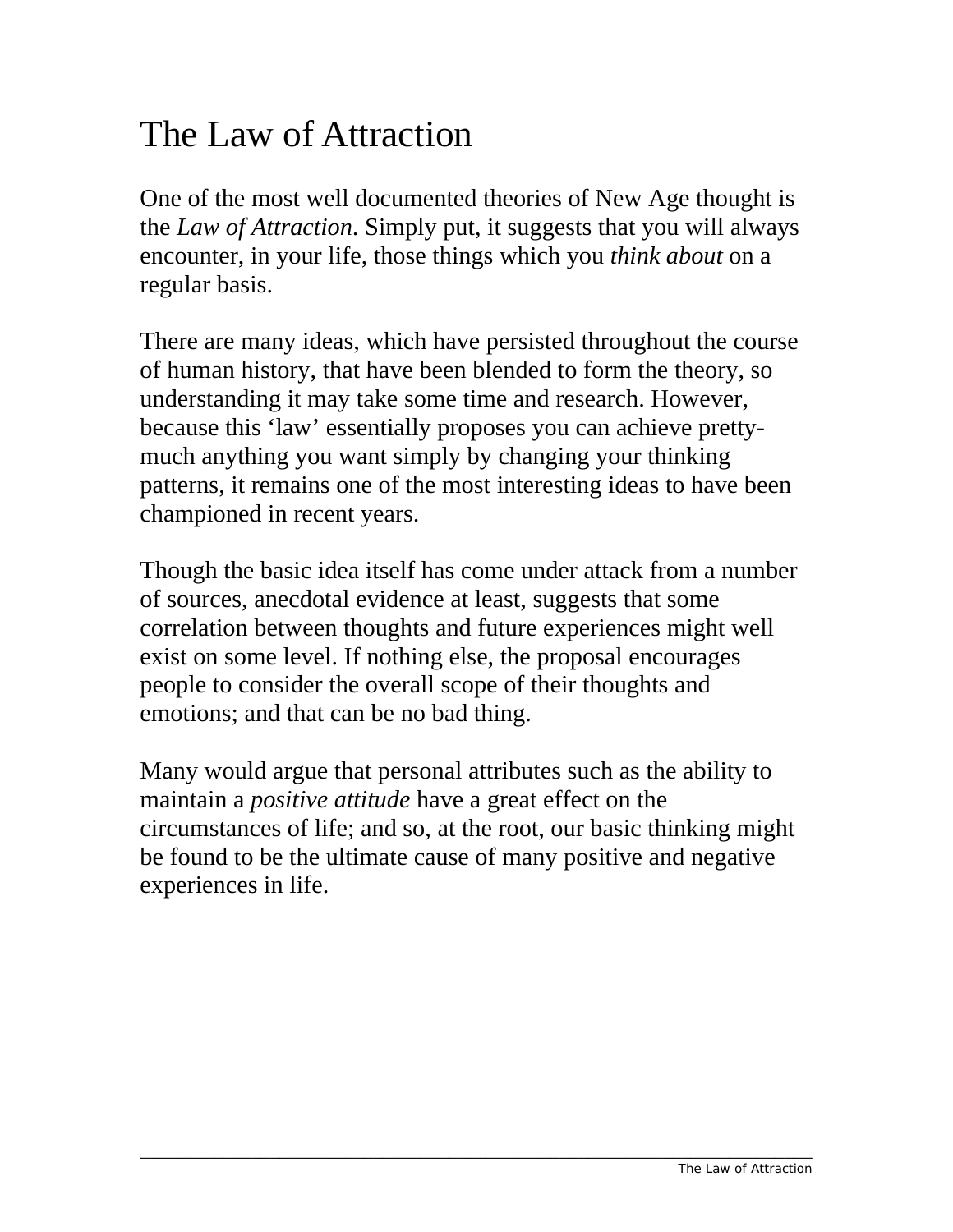### <span id="page-4-0"></span>How Does the Law of Attraction Work?

The main problem with this theory for most people is that they have absolutely no idea how it works. How can thoughts alone impact the way that a person's life unfolds? The honest answer is that the real theory beneath the Law of Attraction is still being worked out on a lot of levels. Some people who are strong advocates of the theory aren't completely sure of all the ins and outs. One thing is for certain, though: a person's actions are controlled, on whatever level, by what goes on in their head. This basic premise underpins the whole idea.

In explaining how the Law of Attraction works, some might point to the notion of subjective reality. This is an important idea which may help to explain how thoughts can carry so much substance in reality. Without a basic knowledge of the difference between subjective reality and absolute reality, it is very difficult to get a handle on the rest of the theory.

To put it simply, subjective reality is a theory held by many people that leads them to believe that there is only one consciousness. The primary idea behind this theory is that you are a stream of consciousness – and, because of that, everything that happens in your personal reality is a result of what you have projected in your thoughts.

In this clearly defined world of subjective reality, the only consciousness that exists is your own. Because of that, there is a single set of intentions being impressed onto your personal reality being projected by you; the person with total control over your consciousness. Because of this, you can become the true master of your own thinking within that domain.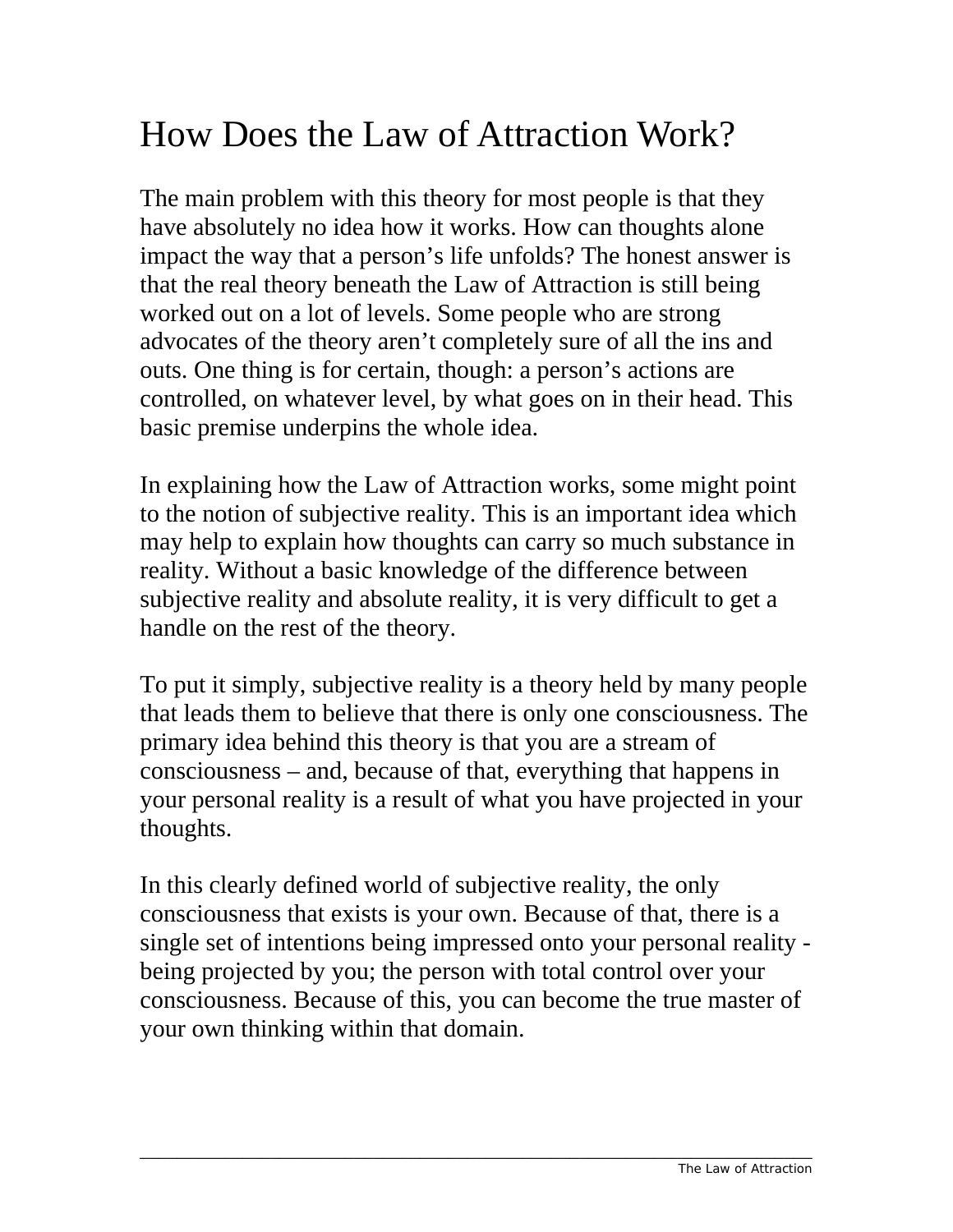Since nobody that you encounter is truly conscious, in this way if thinking, then you are the only person in the universe who *can* have intentions. In this scenario, you are the sole thinker who gets to dictate what goes on in your reality. This is a very powerful thought … if you really think about it. Nevertheless, it is also a difficult idea for many people to get their minds around.

However, it is the primary premise for The Law of Attraction itself. Many people struggle with this because they don't truly understand what they are in this subjective reality. You can't grasp the idea if you think of *you* as being simply your physical body. Instead, you have to understand that you are the one consciousness that has sole control over the entire reality which is taking place before you.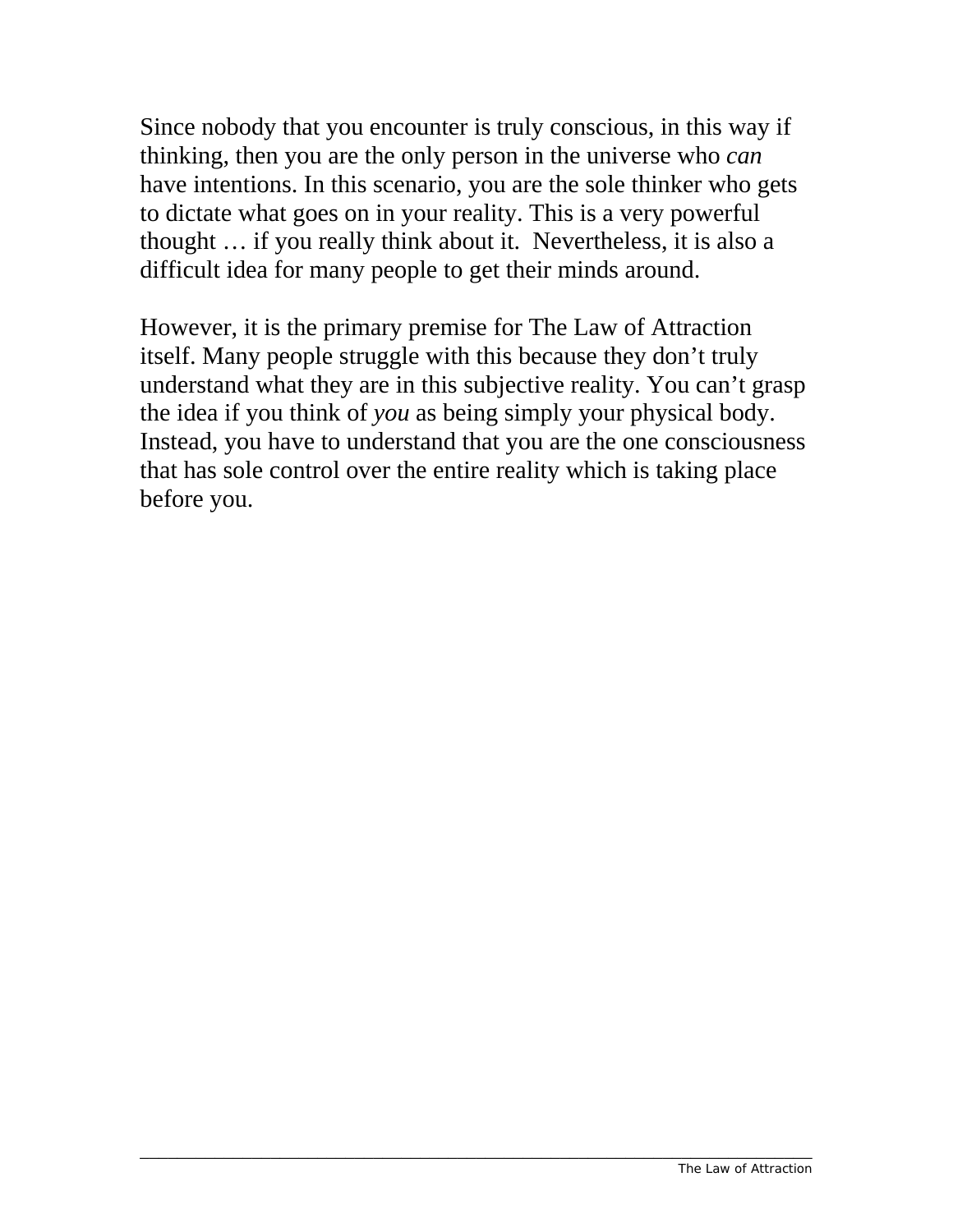## <span id="page-6-0"></span>The 7 Universal Principles

The following seven principles combine to create a harmony that is ultimately experienced as the Law of Attraction.

These principles are important aspects of subjective reality. They must all be understood if you want to be successful in using the Law of Attraction in your life.

#### **1) The Principle of Manifestation**

This principle proposes that overall consciousness is something that we ultimately choose as human beings. People can choose to be conscious so that they can have complete and total awareness in the here and now. Even though we may not completely recognise it, we are constantly asking ourselves the main question that pertains to current consciousness: we want to know what focused consciousness can positively create for us.

#### **2) The Principle of Magnetism**

This is a key principle that concerns equal return for our thinking. You can only attract energy of like kind. If you put out positive emotions and thoughts, then you can expect to pick up positive associations. The universe is full of energy that is constantly being recycled by us and also moves within us. Each person is an important member of a delicate creation seeking complete balance - a life lesson that has been adopted by just about every culture on the planet. People naturally seem to understand that, in life, much of what you get is dependent upon what you give.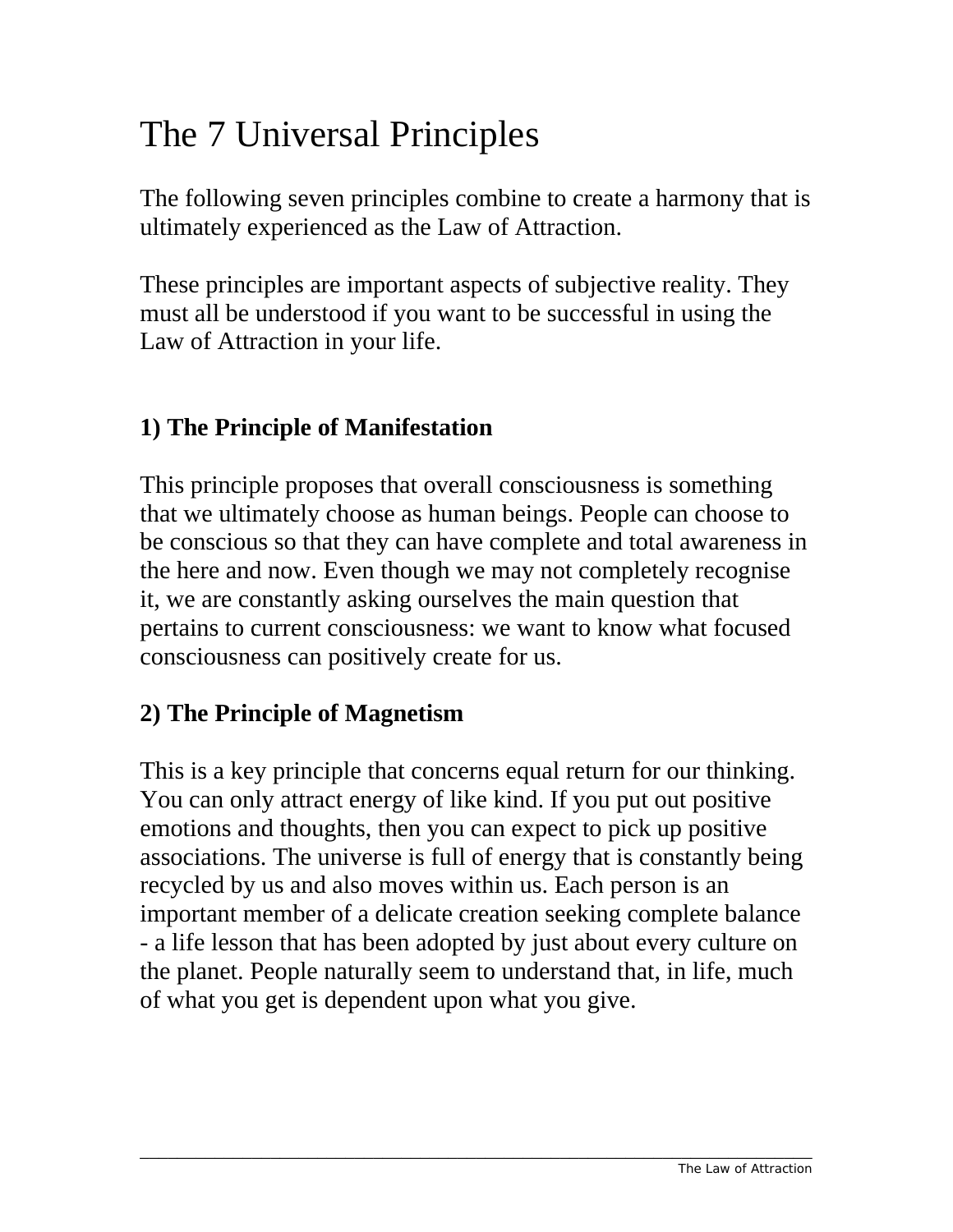#### **3) The Principle of Pure Desire**

The Principle of Pure Desire states that your intentions will have a great impact on the return you get. If your actions and thoughts are driven by absolutely pure intention, then you can be sure that the outcome will be in your favor. In order for those intentions to be pure, you must be thinking in a state that is free of any fear, doubt, or notion of desperation. Your motives must be clear and worthy if you are going to receive a positive response. If you fail to make your requests with good and clear motives, then your positive energy will be negated and will not be reciprocated.

### **4) The Principle of Paradoxical Intent**

This principle is one that dictates the way that situations evolve as a result of direct thought. If you act in desperation, for example, then a paradox will be created that will result in a negative return on your intended energy. Because you are desperate in your thoughts, a certain vibration will be sent out which will have a negative impact on the world around you. Because of this, people who might otherwise have been in position to help you will be pushed away.

### **5) The Principle of Harmony**

This is the principle that concerns a person's ability to gain the good things they want in life. If you make a choice to live in accord with the universe and do not put out negative vibes, then you will effectively set yourself up for a plethora of good feelings and positive results. This can only happen if a person makes the conscious decision to align themselves with people around them and the flow of the universe. This is the one of the universal laws that requires the kind of absolute attention to positive thinking that many people just aren't willing or able to put out.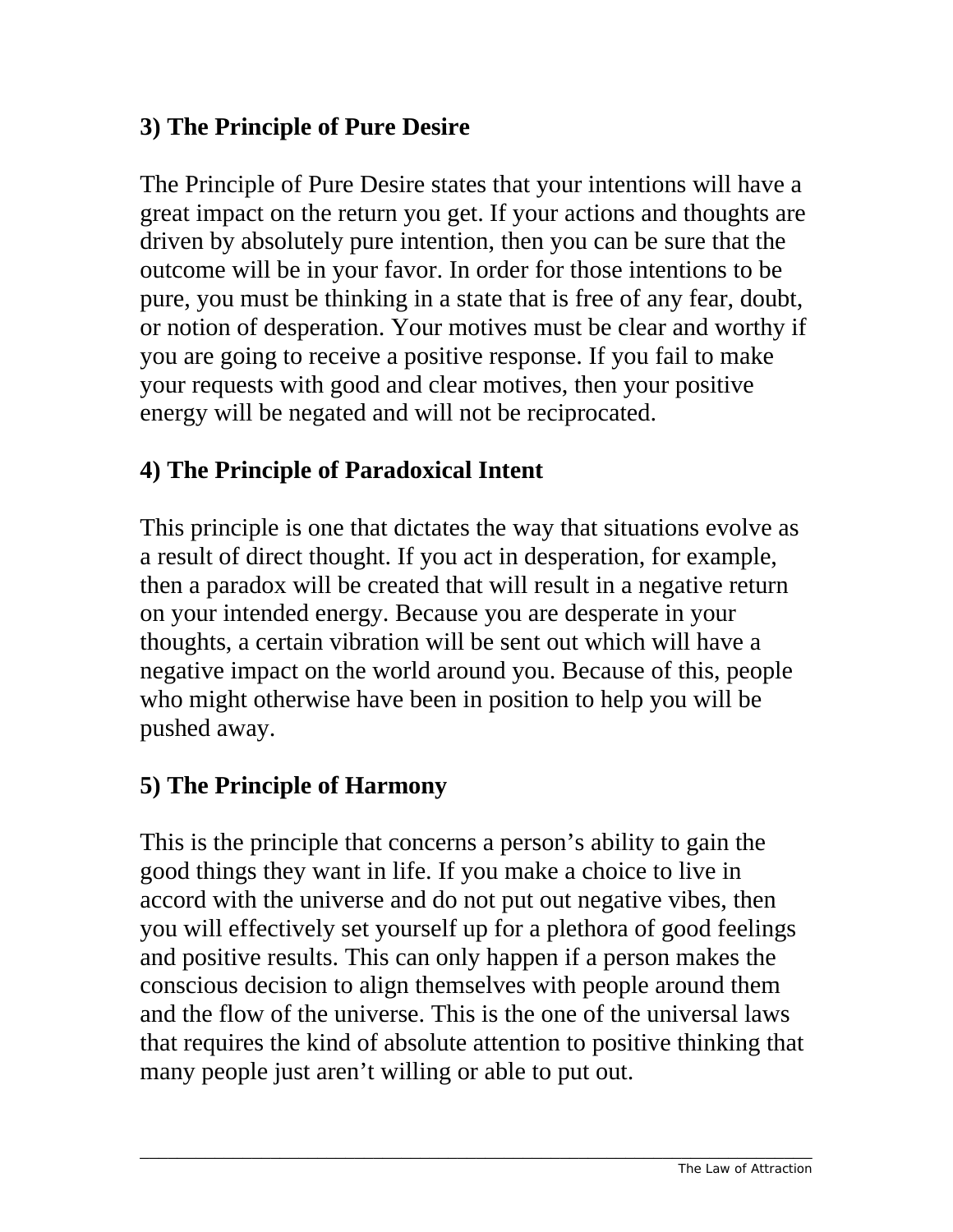#### **6) The Principle of Right Action**

This is the principle that rewards people who do the right things in life. The Principle of Right Action also indicates that in order to experience things like value, honor, and dignity, a person must do their part to promote those qualities in their own surroundings. If you, on the other hand, do things to break down these important universal qualities, then you will see those things deteriorate and erode in your own life. Because of this, people need to constantly be thinking about their choices and considering the impact that they might have both on themselves and on others.

### **7) The Principle of Expanding Influence**

Many people don't understand the overriding power of their own personal energy. Energy is one of the things that is constantly expanding in the world. If you work hard enough to have a large personal positive vibration, then that good energy can be felt throughout the world. Things that you never imagined might actually happen if you concentrate hard enough on your own personal thoughts and emotions. If you make the conscious decision to live a quality life that promotes happiness for those around you, then the positive power of influence will eventually expand to impact all of those people and things that are around you.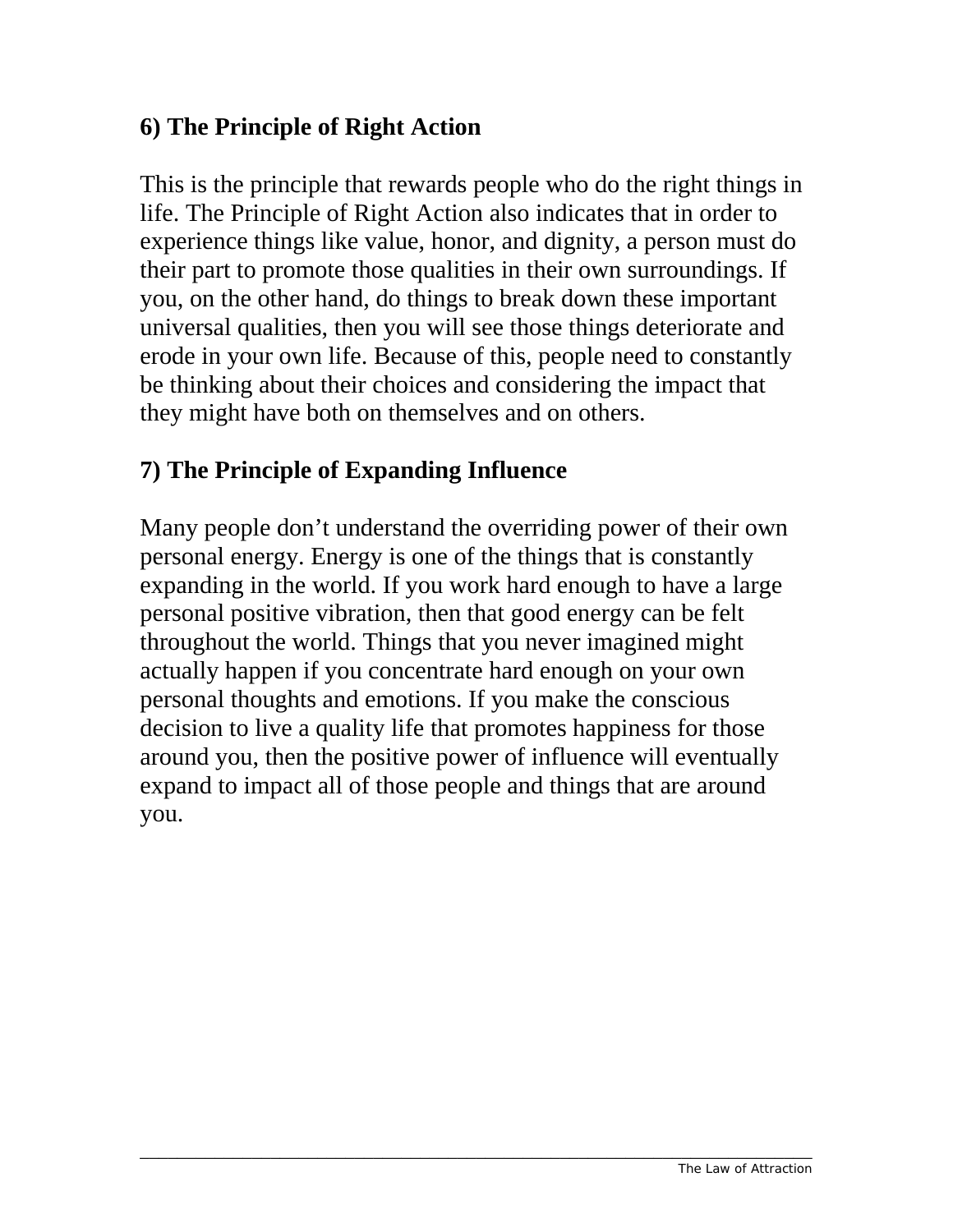### History of the Law of Attraction

There are many theories about the beginning of this theory and there is no real way to trace the exact origins. The history of the Law of Attraction is connected with the desire of believers to find legitimacy in their universal ideals. It is believed that the Buddha, at one time said,

"What you have become is the result of what you have thought."

In ancient times, at the height of learning and knowledge in Greece, many philosophers expressed similar ideas. Prior to Socrates, the prevailing thought in Greece was that a person's belief alone was strong enough to shape reality. It is also a basic tenet of many of the major religions that beliefs shape our reality.

During the c19, various *New-Thought* writers proposed that positive thought could have a positive impact on the events of a person's life. People like James Allen, Wallace D Wattles, Napoleon Hill and Charles F Haanel, to name but a few, all advanced theories of reality that proposed that thoughts can and do shape the circumstances and conditions of a person's life.

The Law of Attraction continues to fascinate and excite people to this day. Movies such as *The Secret* and *What the Bleep* continue to provide modern insight and support for this very ancient idea.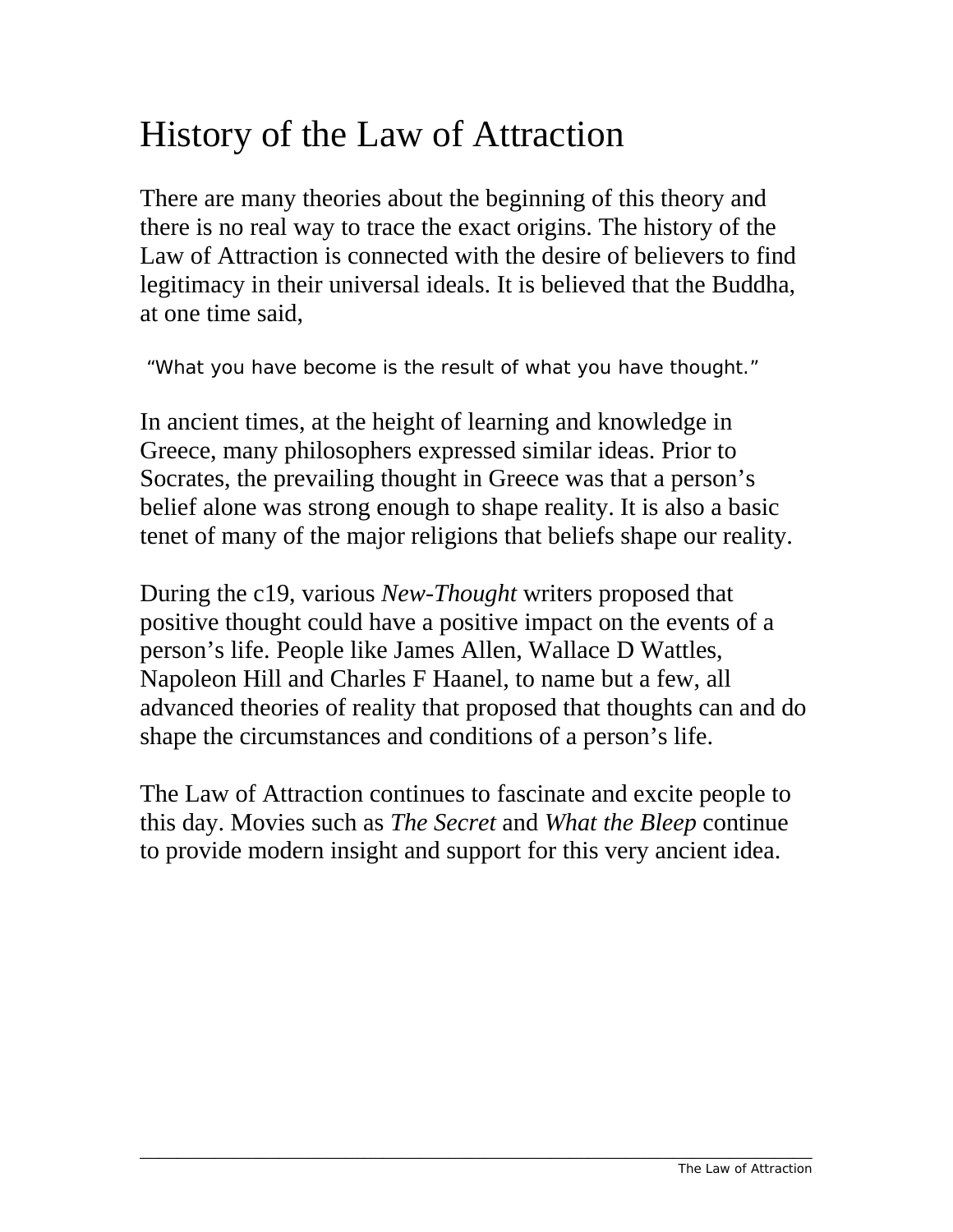## Criticism of the Law of Attraction

One thing which has added some legitimacy to the argument for the Law of Attraction is the proposal that it has a strong relationship with Quantum Physics. If thoughts are energy, then perhaps there is some scientific basis for the Law of Attraction since energy can attract and repel energy.

However, many people within the scientific community remain skeptical. They suggest that believers of the theory do not have any scientific basis for their proposals. Though most scientists don't mind the exploration of the idea, they would rather that supporters of the theory were more forthright about their motives. They feel, amongst other things, that they been very misleading with their description of the supposed *science* at the foundation of the theory.

Scientists believe that people who buy into and promote the Law of Attraction are taking something away from legitimate science. Though there may be plenty of anecdotal evidence, there is no real way to test the theory scientifically.

In addition, there are people who feel the Law of Attraction itself is not defined correctly. According to people who study *New Thought*, there needs to be a re-evaluation of how the Law of Attraction is explained based upon its principles.

Religious communities have also been highly critical of the Law of Attraction. It is perhaps not surprising since many writers use scriptural references to legitimize their statements. For example, the oft-quoted words of Jesus …

"Ask and you shall receive. Seek and you shall find. Knock and the door shall be opened unto you."

The Law of Attraction remains a lightning-rod issue sure to create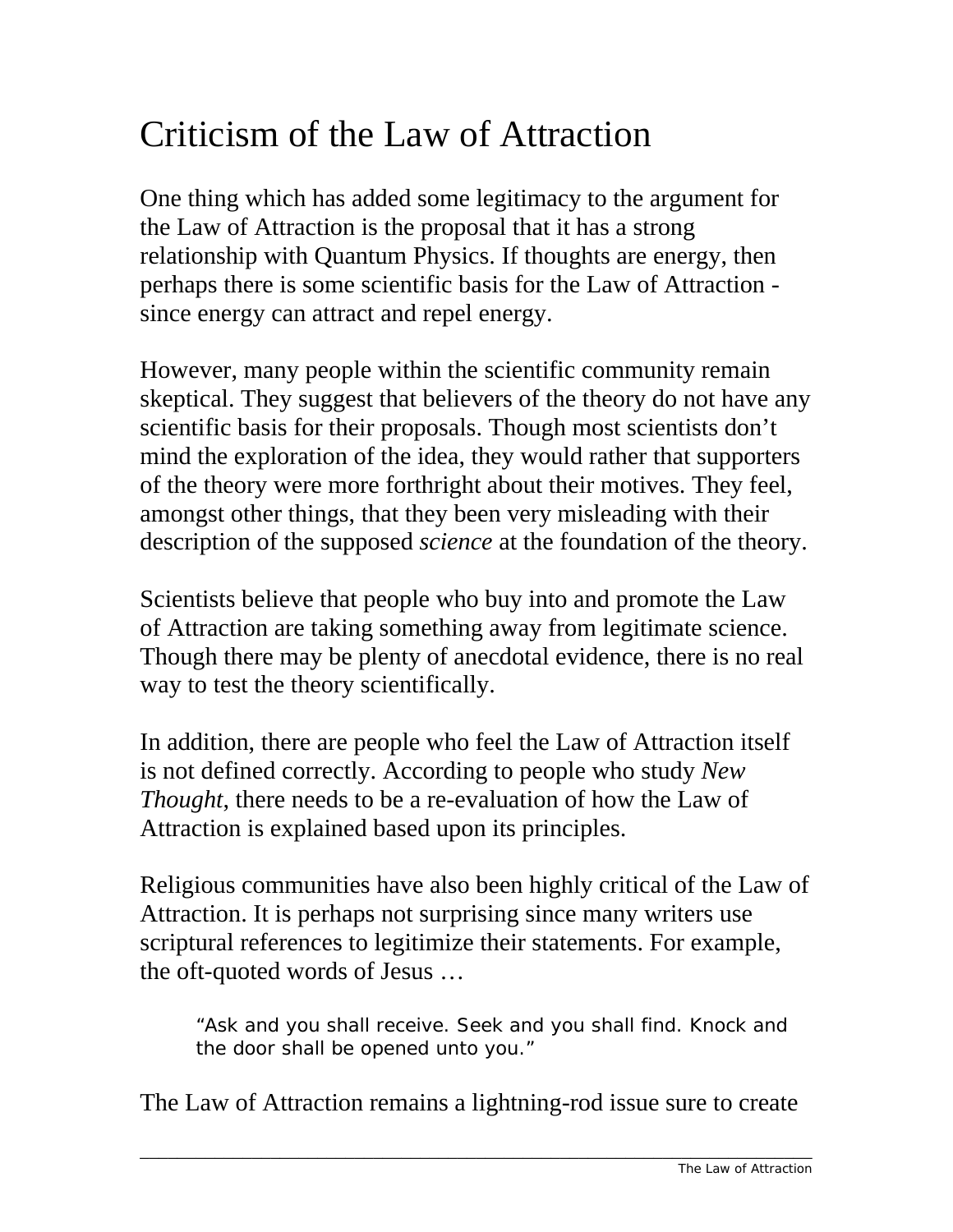plenty of interest and attention from people looking to improve their lives. Along with that attention comes criticism of the validity of such thinking. That is something that Law of Attraction theorists will have to live with until they can come up with concrete proof that a connection exists between a person's thinking and the events that occur in life.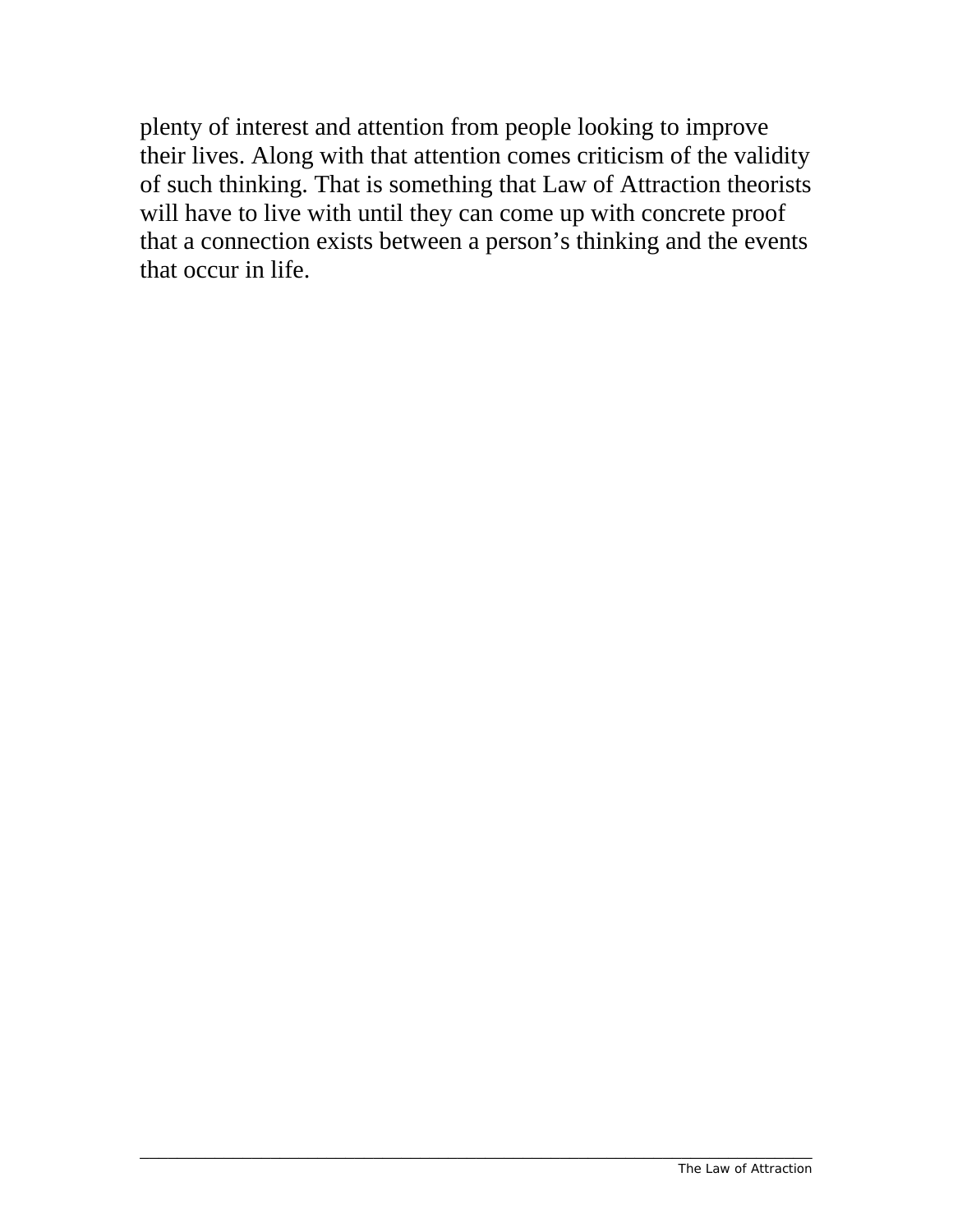### <span id="page-12-0"></span>Using the Law of Attraction

One of the interesting questions regarding the Law of Attraction deals with everyday application. With a theory that has such obscure and abstract principles, it is sometimes difficult for people to put the theory into action. In order to truly get the most out of the Law of Attraction, a person has to be able to set realistic and reasonable goals. It isn't something that is going to save your life or send a million dollars to your door for no reason. Being realistic with your goals is a healthy way to look at the Law of Attraction.

The primary principles behind the Law of Attraction address how different people will deal with each other. This should be where you start when you want to set goals. The Law of Attraction can bring you a great deal of good will if you put out the right vibes towards other people. Not only will this open up good energy to come your way, but it will also generally make people feel like being around you.

The Law of Attraction is something that can shift luck in your direction, but you can't expect it to bring you a miracle. It is alright to expect that it might bring someone special into your life. It is also acceptable to expect the Law of Attraction to put you in positive situations. From there, it's up to you to make good decisions in order to effect change in your life.

The Law of Attraction won't immediately turn you into a perfect person, but by putting out positive vibrations and controlling your positive energy, you will ensure that positive returns head your way. In order to use the Law of Attraction, it is said that a person must have a good knowledge of what they actually want; and, in addition to that, they must *ask* the universe for what they want.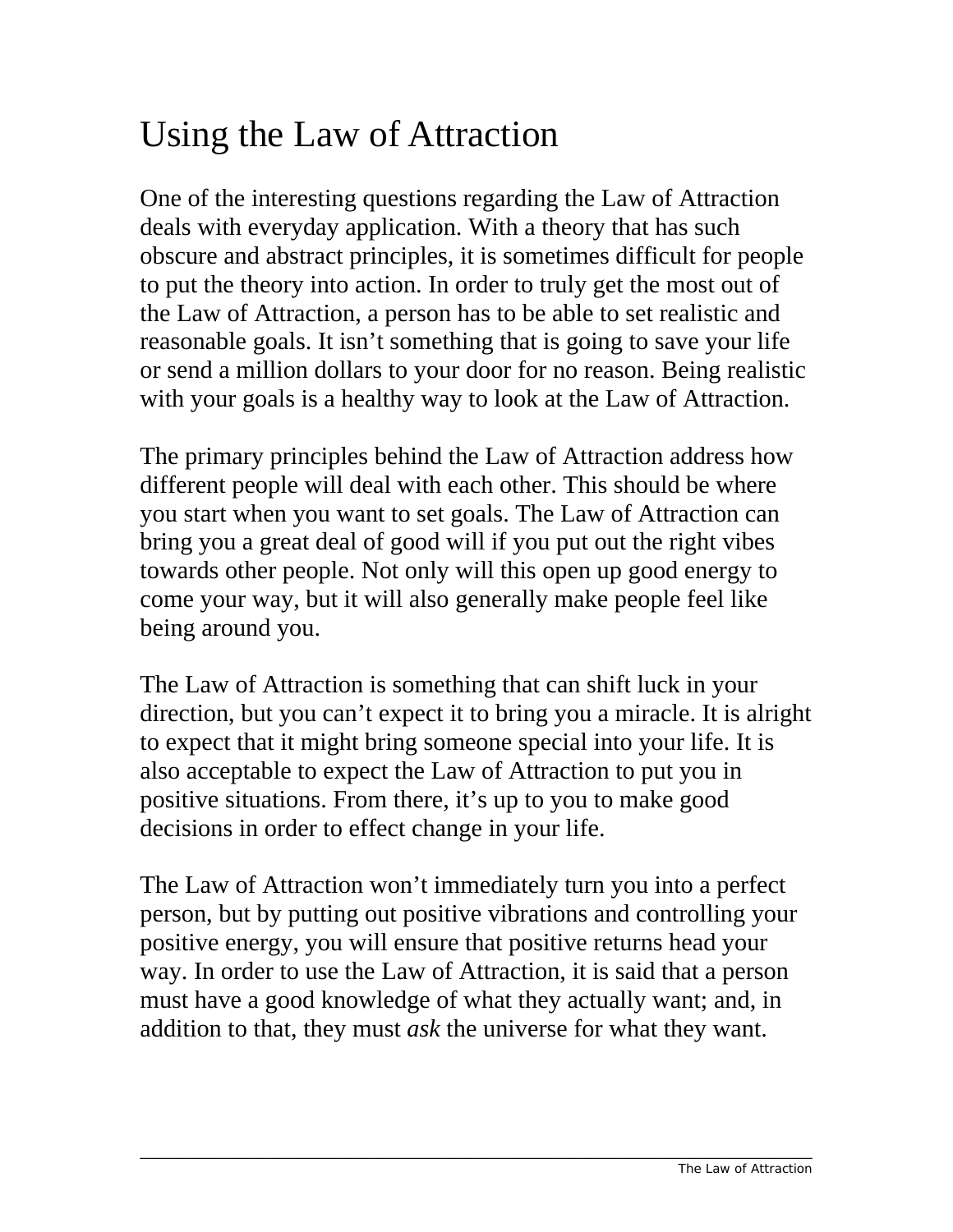In addition, a primary principle is that the person must be able to apply complete focus to the thing they want. In order to truly get what one wants, a person must be able to focus positive energy and enthusiasm on the object of desire and must hold the overwhelming belief that the object already gained.

Manifesting your desires by using the Law of Attraction is something that is completely controlled by the process of *action*. Perhaps no one action in itself will be enough to take your dreams and turn them into reality. In order to truly see a manifestation of your goals and desires, you may have to go through a step by step process.

The key to manifesting your desires is to have a strong focus. One of the primary principles of the law is that if you focus enough of your positive energy on a certain thing, it will eventually come to pass. Though it might not happen immediately, enough positive energy will influence situations that can help you realize those primary dreams and desires that you have.

Focus and attention to a goal is something that each person must have if they eventually want to achieve success. There's no way to guarantee that a goal will be achieved immediately, but without focus, you can be sure that nothing good will happen in accordance with your long term goals.

What other things must you keep in mind if you want to achieve your goals through the utilization of the Law of Attraction? *Perspective* is obviously a very important consideration. You must understand the basic premise that you will be able to not only survive, but even thrive without achieving your goal. Although your eyes are fixed to the prize, you know that without it, you can still enjoy a good life.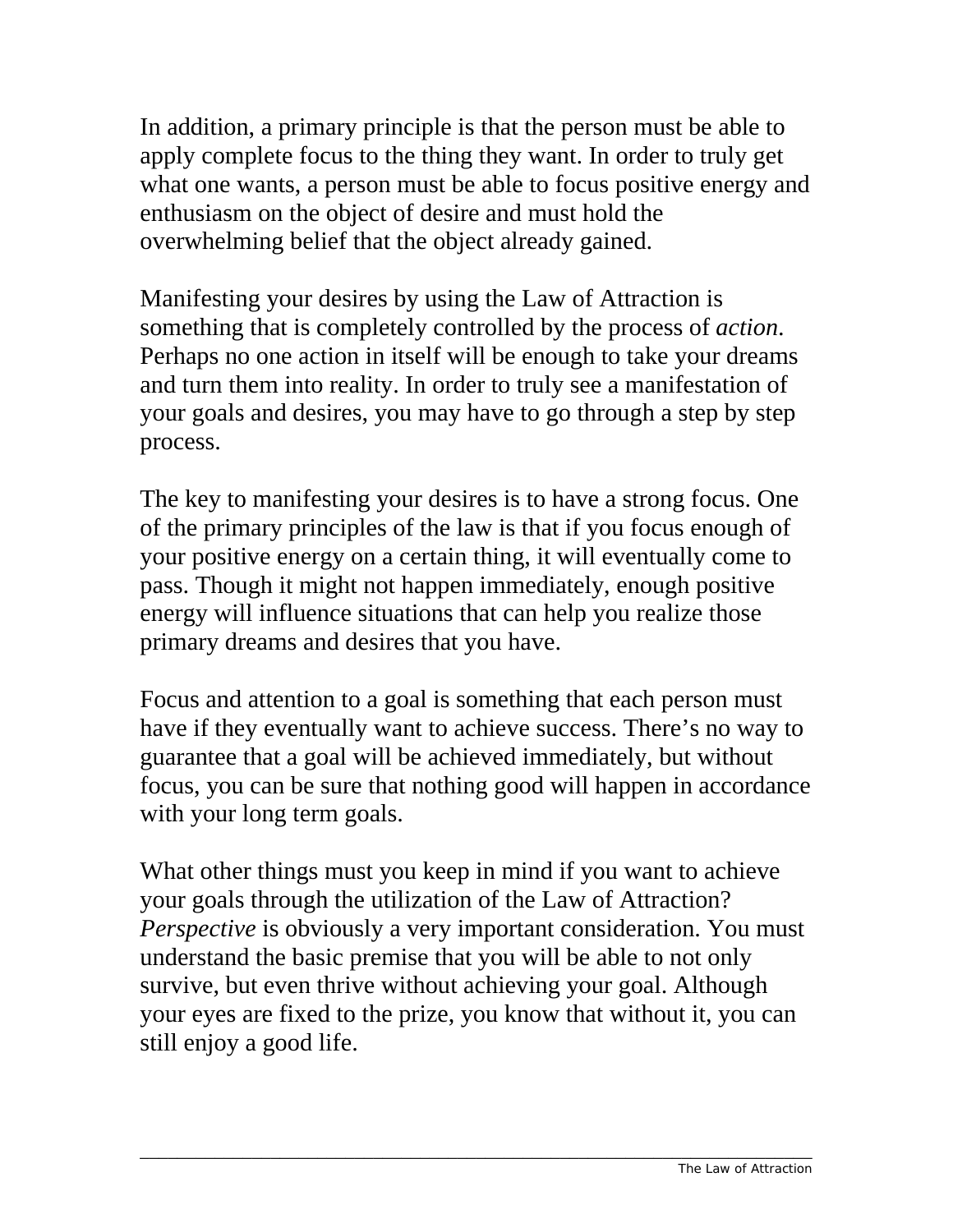Maintaining a proper perspective on your goals will help you to project waves of positive energy. According to the Law of Attraction, this is one of the most important things that people must do if they want to achieve success. Sending out good energy with the wrong intentions or motives will do nothing but channel negative energy back your way.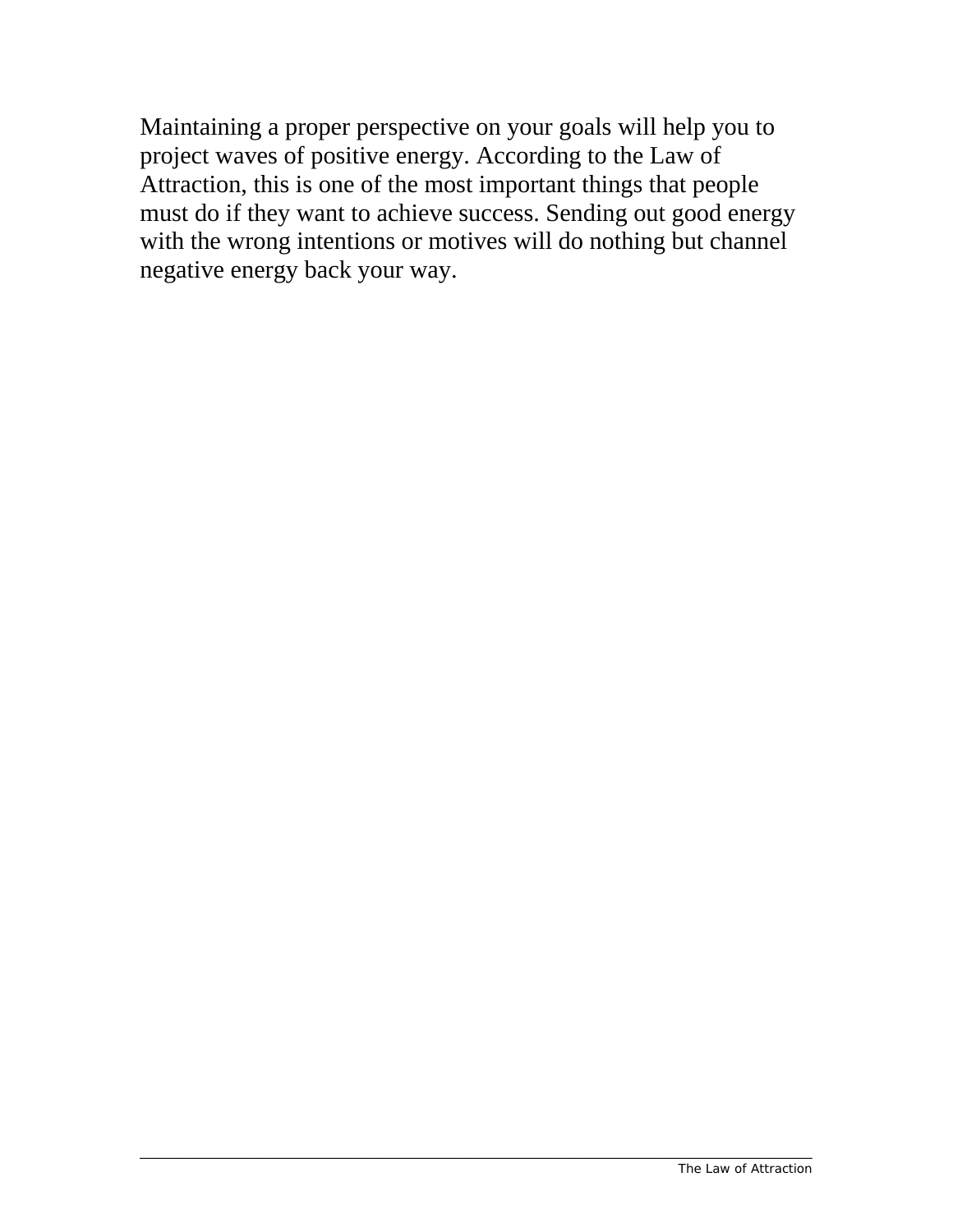## <span id="page-15-0"></span>Tips for Being Successful

### *Don't pick and choose*

When looking at the seven universal laws above, you might have the tendency to look at one and think that it is more important than any of the others. This is a fault that can impact your ability to be successful - each of the laws carries an importance of its own; and would be completely ineffective without the other laws. In order to maintain balance, which is vitally important in being successful, meditate of each of these laws.

#### *A complete lifestyle decision*

The Law of Attraction has to apply to each aspect of your life if you are going to be successful with it. There is no way to apply it to one part of your life, while leaving it out for the sake of convenience in another part. Each time you wake up and make conscious decisions, you are sending out the vibrations that have an impact on everything in your environment. In order to truly find success, you have to be willing to make your entire life put out positive energy. It isn't difficult to wake up in the morning and be happy, positive, and enthusiastic. It's something you have to get used to doing and eventually it will become a habit.

#### *Success is habit-forming, so you have to keep it up*

Human beings, by our nature, are creatures of habit. Once you begin experiencing success, there is a good chance that such success will snowball and lead to more success. Waking up in the morning in a good mood may not be easy at the start, but it's something that you can train yourself to do. There are plenty of positive people in the world who put a great deal of conscious effort in maintaining their levels of energy and positivity. Even if it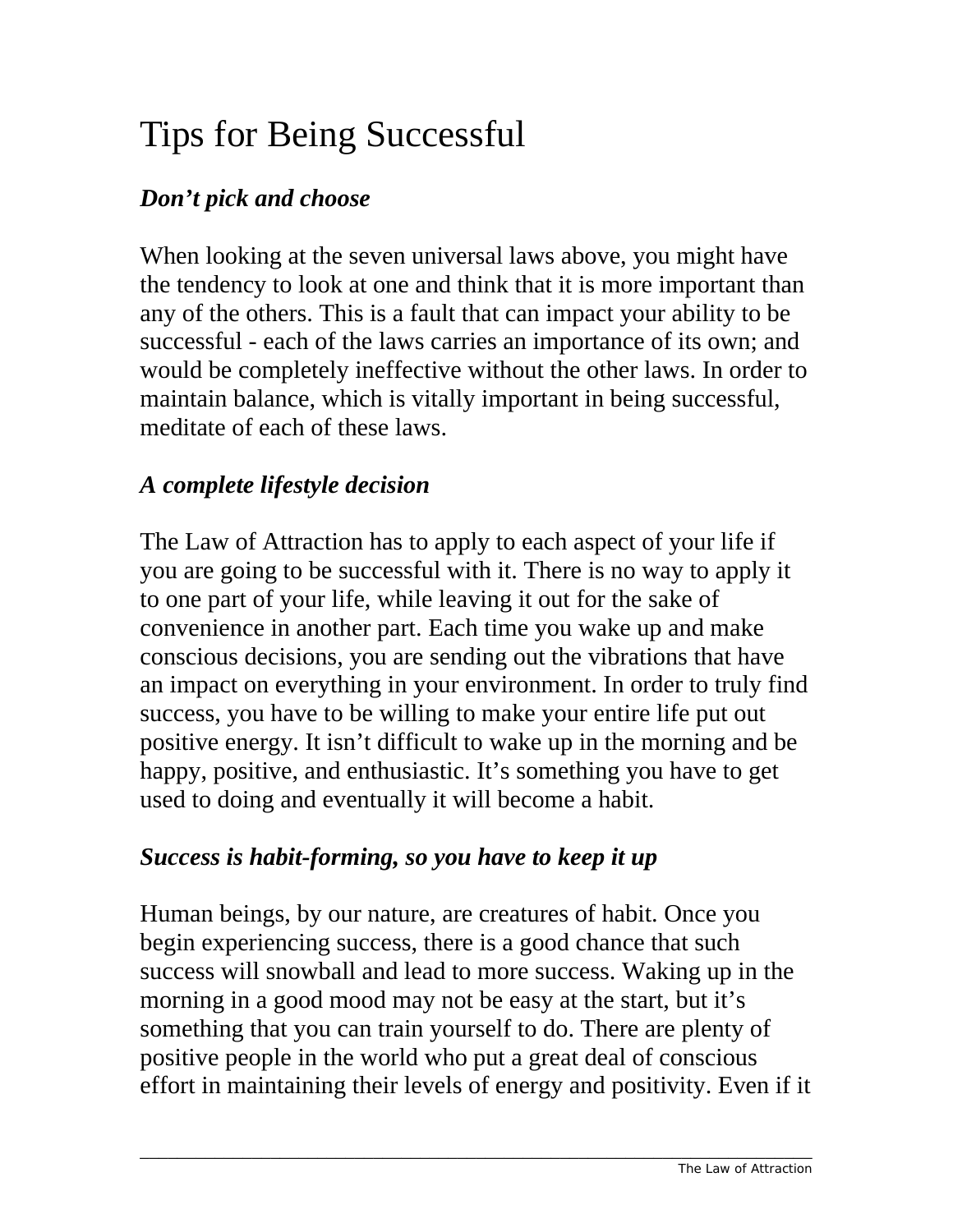is difficult to make those decisions at the beginning, remember that it will become easier with time. If you form good habits, you will benefit in the long run.

#### *Affirmation is an important part of the process*

In order to keep your eye on success, you need to have reason to believe that your desire will come true. One way to do that is to tell yourself that the success is coming. Affirmation is a positive thing that can bring about good energy and good results in your life. Even if you are feeling good about your goals, you still need to keep those positive thoughts in your head. The best ways to keep positive energy and emotions flowing is to speak them. Say positive things to yourself about your life and the direction that you are heading – and say them repeatedly! This can ultimately create a very powerful and positive feedback in your reality.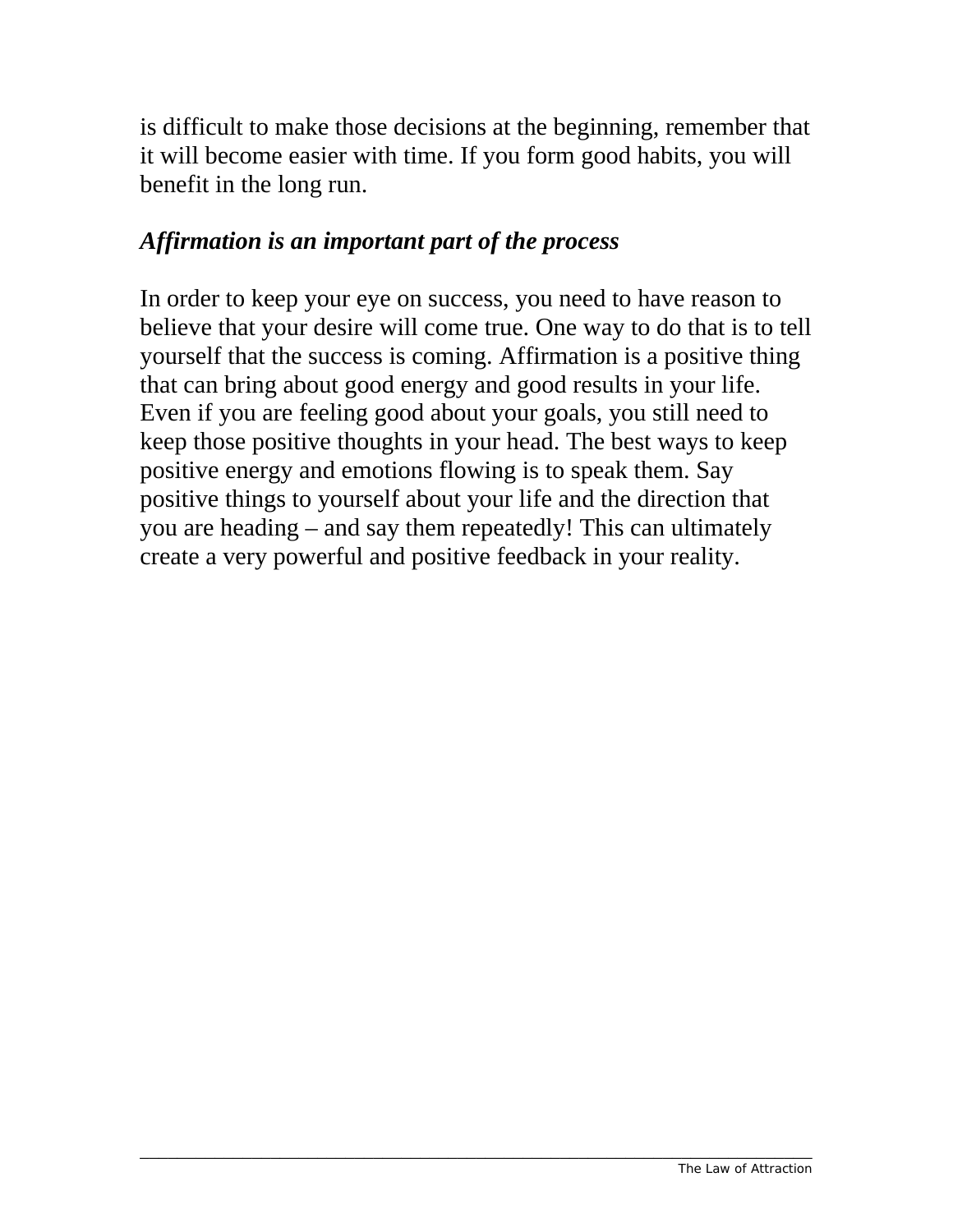### <span id="page-17-0"></span>Final Thoughts

The Law of Attraction is not difficult - once you actually begin to do the things we have discussed, positive results will invariably follow. Despite some disagreement about the finer points of the theory, no one can argue that positive thinking has a positive impact on a person's life. If you are going to truly find success, though, you can't simply look at the Law of Attraction as a substitute for taking *action*.

Attempting to secure your hopes and dreams based solely on good energy isn't something that is highly likely. With that in mind, it would be very foolish to depend upon a natural law to provide you with everything you need. Instead, you have to be willing to take advantage of every opportunity that is presented to you.

If you are too busy waiting on the perfect solution, then you might miss out on the very helpful hand that has been placed right in front of you. Don't be afraid to take the stepping stones that are presented to you in order to reach your dreams. Not everything comes instantly, so a little bit of patience is required. By consistently putting out positive vibrations into your personal reality, people will undoubtedly be drawn to you. Utilize those people and allow then to help you.

Because your conscious energy is always being put out, you always have to be aware of what you are feeling. No person is perfect, so nobody is going to put out positive energy all of the time, but making a commitment to this type of lifestyle can be extremely rewarding. Besides the fact that you will be sending good vibes into the atmosphere, people will just want to be around you if you are a happy, positive, enthusiastic person.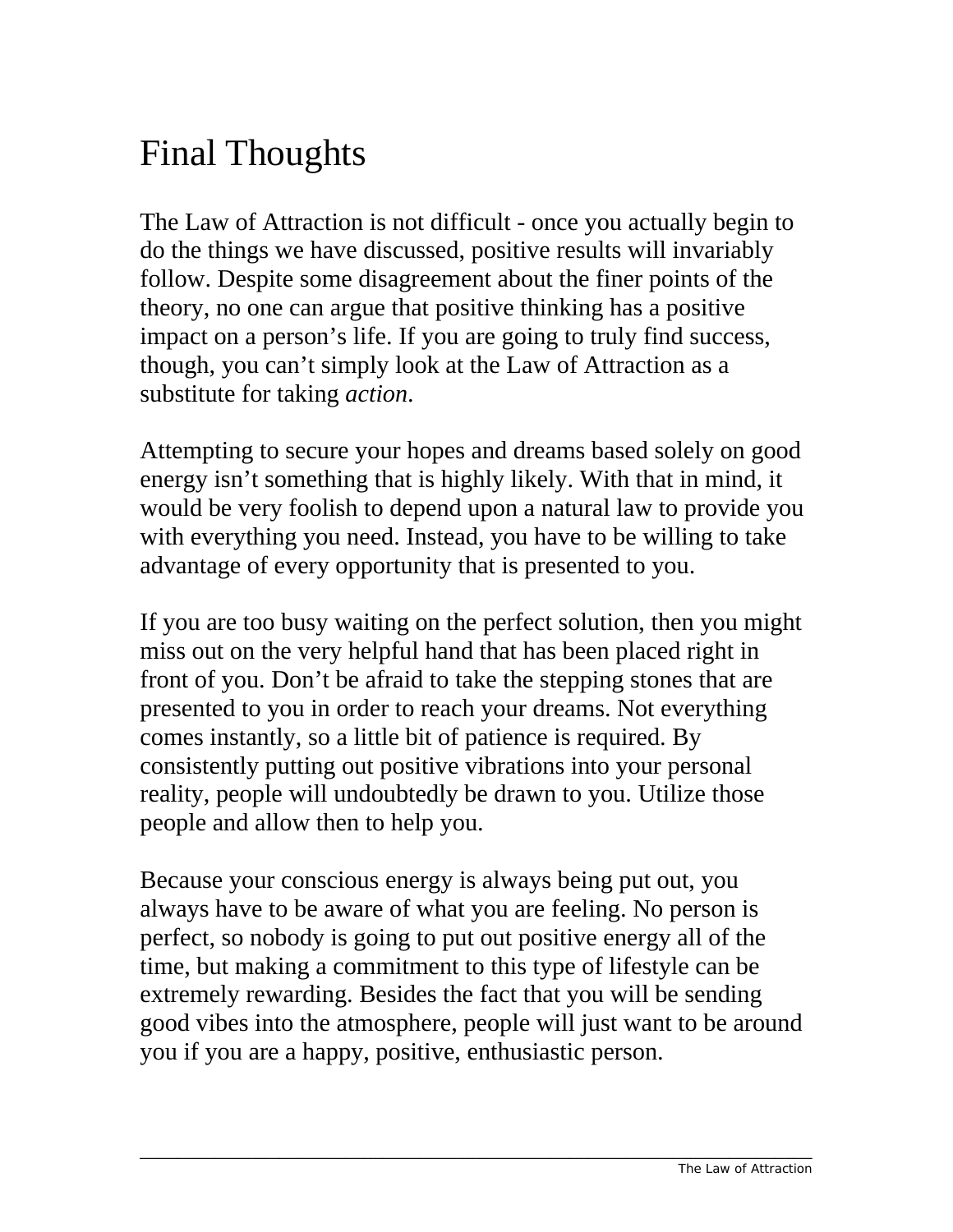We have considered a very powerful resource you can utilize to bring you everything you want in life, but you should also be aware that the very same principle carries some risk. You can achieve a lot by using this law, but you must also remember that negative energy can send negative situations your way.

The key to staying away from bad situations is to maximize the amount of positive energy that you put out in order to counteract the occasional spike in bad emotions. If you do that, then you will eventually find great success using nature's most powerful and oldest form of karma – The Law of Attraction.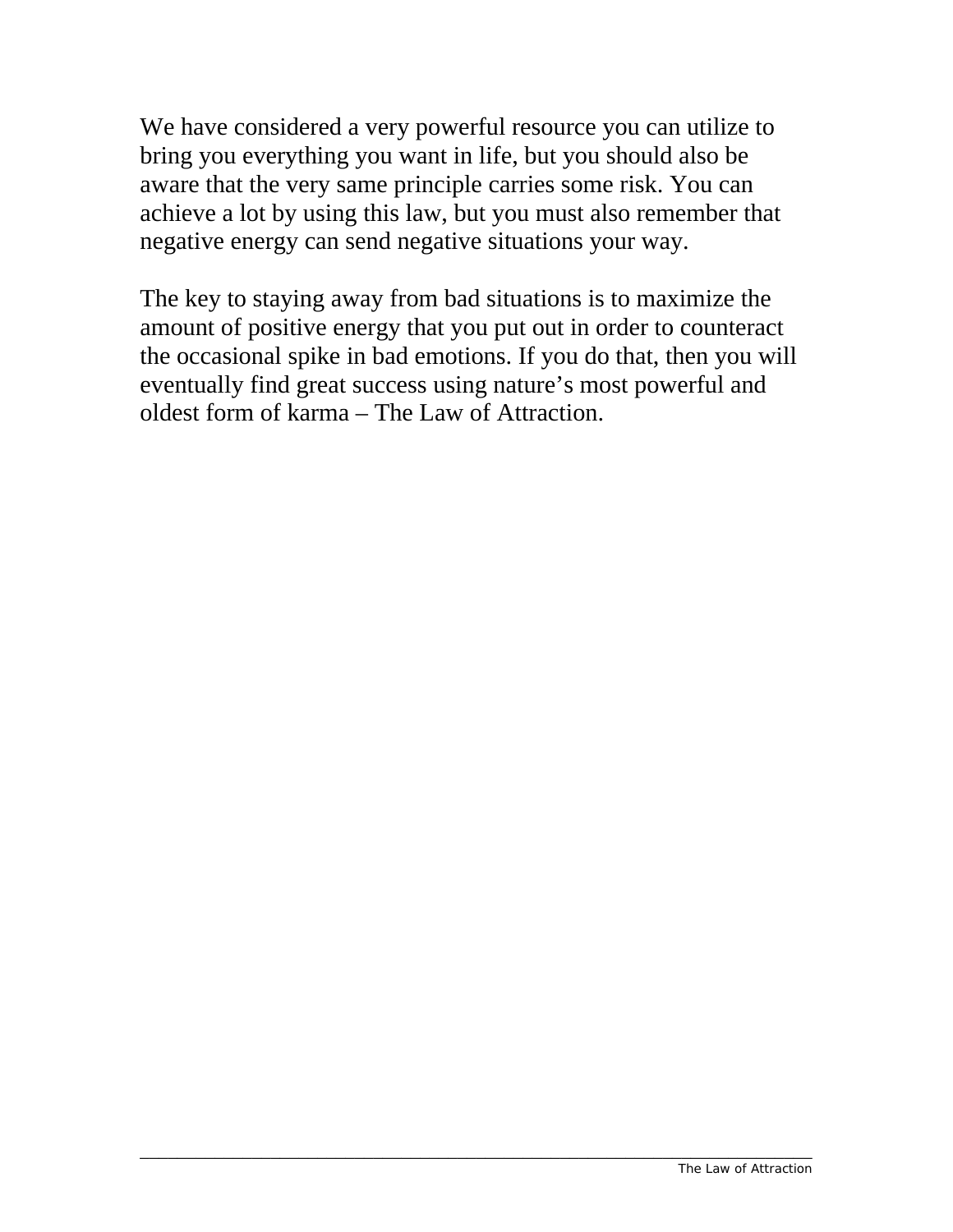

### **With the Right Thinking Your Success will Become the Rule and Not the Exception**

Everything you think or feel about yourself impacts your ability to **create joy, happiness, wealth and abundance** in your life.

Find out how you can control your life and take a turn for the positive. Start your journey to success **now**!

Reserve your copy of *Understanding the Law of Attraction* and discover how you can apply the Law of Attraction to your health and physical wellness.

- Achieve Your Most Challenging Goals
- **Z** Attract People, Situations & Opportunity
- Get What You Really Want Out of Life
- Achieve Your Life Purpose
- **IM** Improve Your Health & Well-Being
- **Z** Create Abundance for You and Your Family

[CLICK HERE FOR MORE INFORMATION](http://www.whitedovebooks.co.uk/audio/attraction/index.html)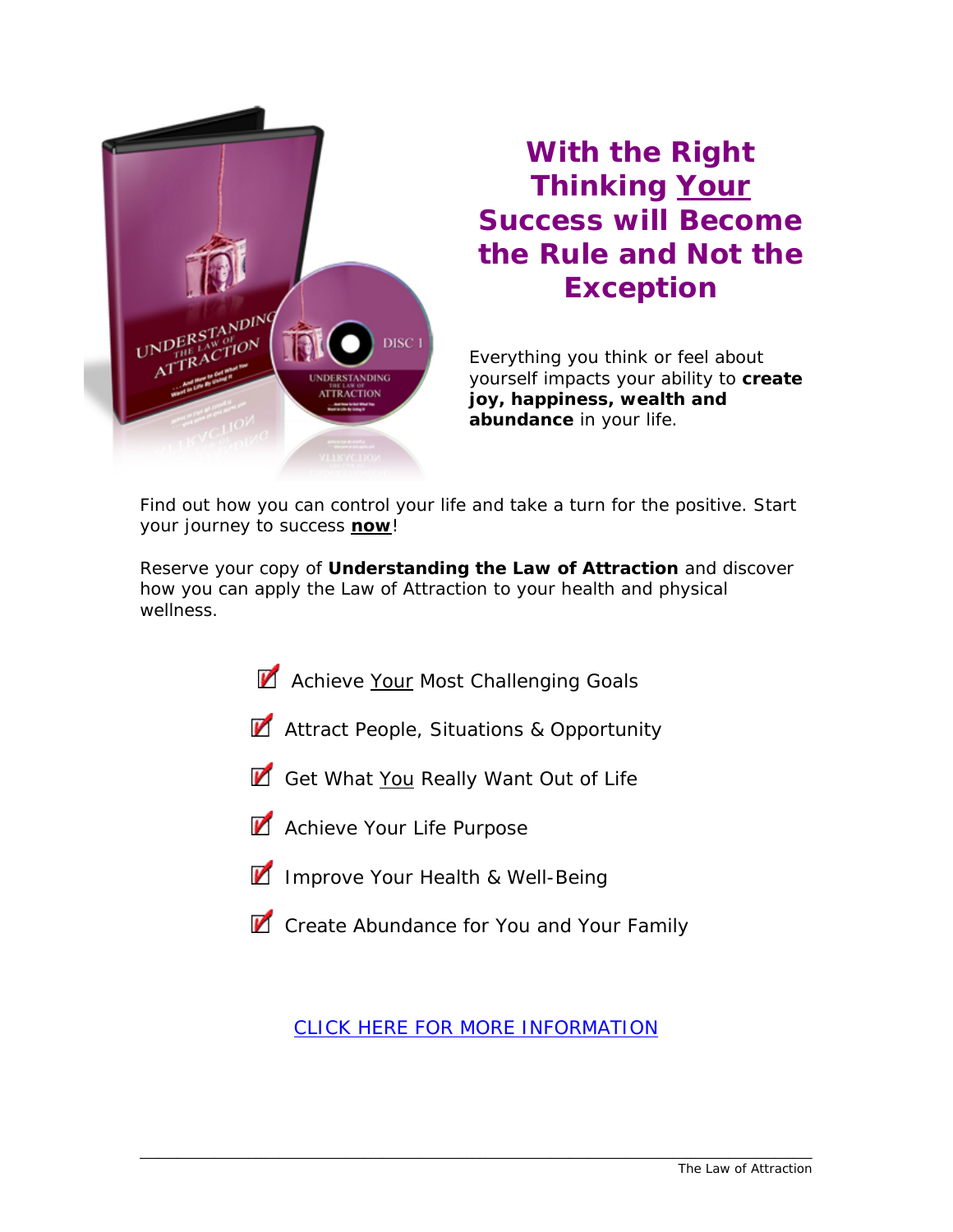### **The Personal Success Series**

# The 7 Keys to Success

by Will Edwards

#### Another FREE Gift from White Dove Books!

The 7 Keys to Success began as a Movie at the White Dove Books site. We then made it into an eCourse for our subscribers. Now finally, it is available as a FREE eBook.

This book contains an important message. I hope you will get your copy and work with us to change the world.





**Passion** 

**INCLUDED** – You may give away this book as a free gift to your friends. You may use it as a free bonus. It may NOT be sold. You can help us to make a real difference by getting this important message to the people of the world.

### [Click Here](http://www.whitedovebooks.co.uk/newsletter/7-keys-download-page.htm) for More Details …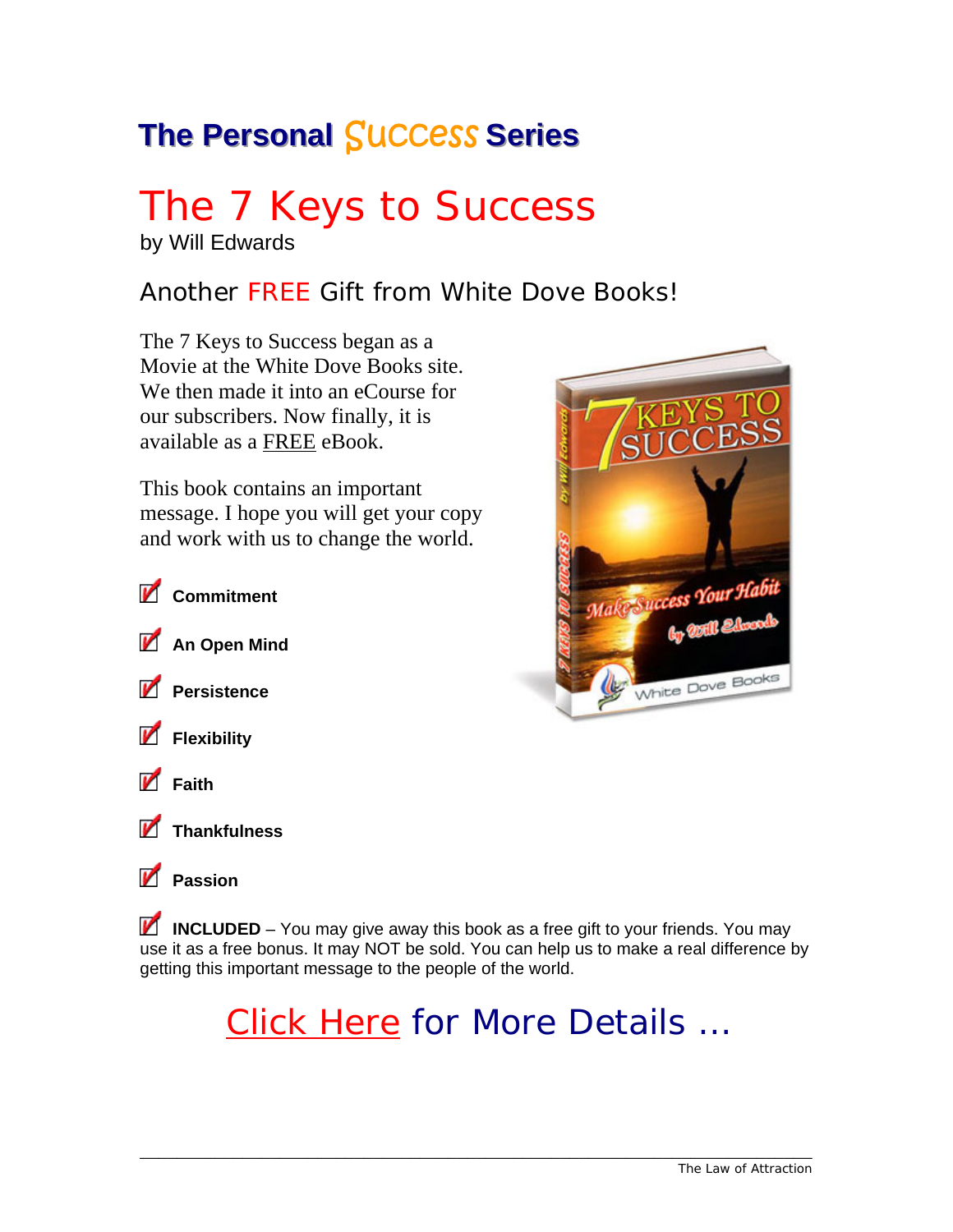### **The Guru's Apprentice Series**

by Will Edwards